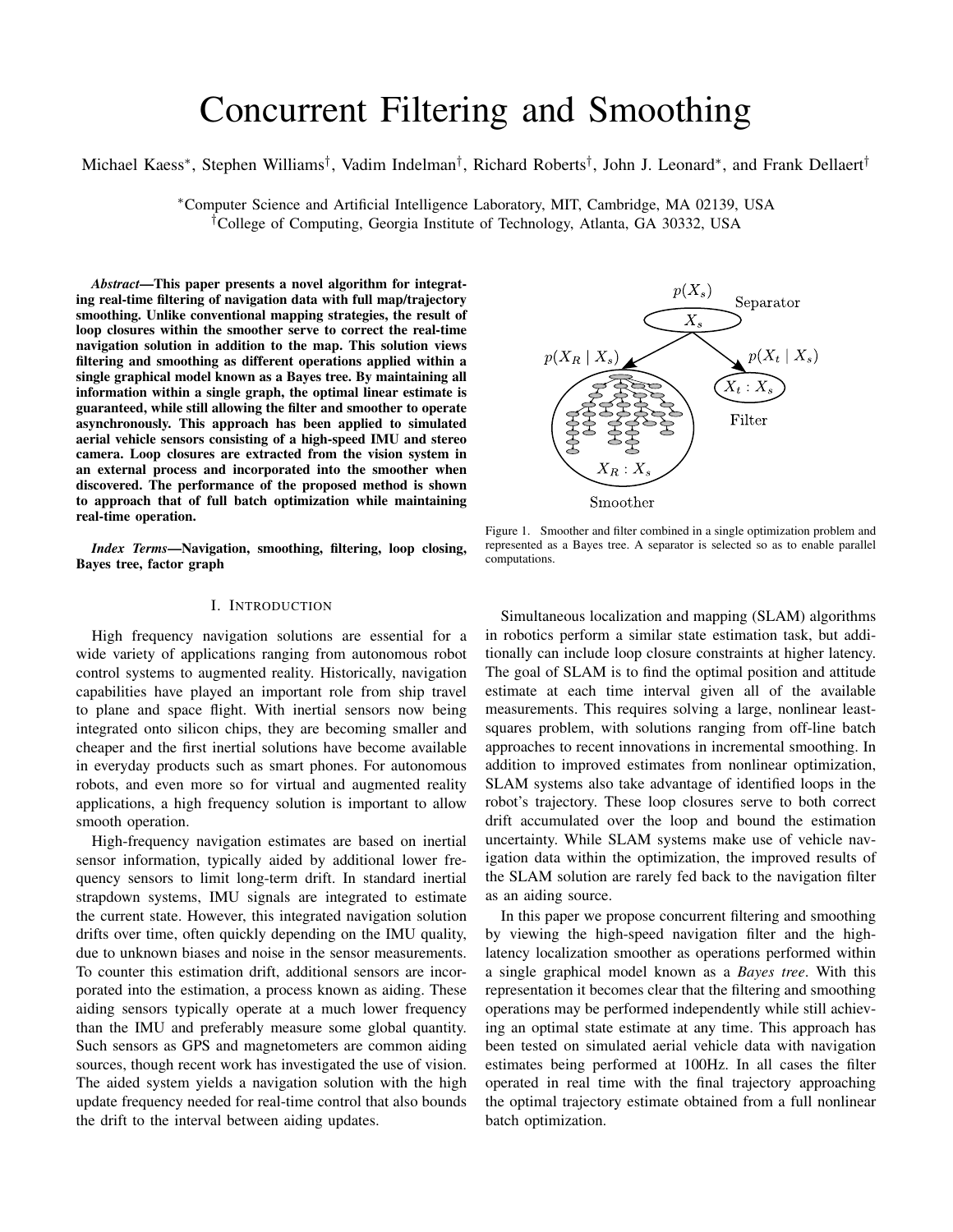In what follows, Section II reviews related work that solves the tracking and mapping problem through the use of parallel processes. In Section III we review filtering and smoothing and present the key insight to our approach. Section IV describes the graphical model known as a Bayes tree used to represent the full smoothing problem. The specifics of the proposed concurrent filtering and mapping algorithm are given in Section V. Experimental results evaluating our algorithm on synthetic data are presented in Section VI. Finally conclusions and future work are discussed in Section VII.

# II. RELATED WORK

Many filtering-based solutions to the navigation problem exist that are capable of integrating multiple sensors [2]. Examples include GPS-aided [6] and vision-aided [20, 33, 8] inertial navigation. A recent overview of filtering and related methods to multi-sensor fusion can be found in [27]. In addition to the extended Kalman filter (EKF) and variants such as the unscented Kalman filter, solutions also include fixedlag smoothing [19]. While delayed and/or out-of-sequence data can also be handled by filters [1, 26, 32], fixed-lag smoothing additionally allows re-linearization [25, 17]. However, filtering and fixed-lag smoothing based navigation solutions are not able to probabilistically include loop closure constraints derived from camera, laser or sonar data; the most useful loop closures reach far back in time to states that are no longer represented by such methods.

Integration of loop closures requires keeping past states in the estimation and can be solved efficiently by smoothing. Originally in the context of the simultaneous localization and mapping (SLAM) problem, a set of landmarks has been estimated using the EKF [28, 29, 22]. However, the EKF solution quickly becomes expensive because the covariance matrix is dense, and the number of entries grows quadratically in the size of the state. It has been recognized that the dense correlations are caused by elimination of the trajectory [5, 3]. The problem can be overcome by keeping past robot poses in the estimation instead of just the most recent one, which is typically referred to as full SLAM or view-based SLAM. Such a solution was first proposed by Lu and Milios [16] and further developed by many researchers including [30, 5, 3, 18, 13]. Even though the state space becomes larger by including the trajectory, the problem structure remains sparse and can be solved very efficiently by smoothing [3]. Here we use an incremental solution to smoothing by Kaess et al. [10].

View-based SLAM solutions typically only retain a sparse set of previous states and summarize the remaining information. For high rate inertial data, summarization is typically done by a separate filter, often performed on an inertial measurement unit (IMU). Marginalization is used to remove unneeded poses and landmarks, good examples are given in [7, 12]. And finally, the so-called pose graph formulation omits explicit estimation of landmark locations, and instead integrates relative constraints between pairs of poses. Despite all the reductions in complexity, smoothing solutions are not constant time when closing large loops and are therefore not directly suitable for navigation purposes.

Similar to our work, filtering and smoothing has been combined in a single optimization by Eustice et al. [5]. Their exactly sparse delayed state filter retains select states as part of the state estimate, allowing loop closures to be incorporated. The most recent state is updated in filter form, allowing integration of sensor data at 10Hz. Their key realization was the sparsity of the information form, and an approximate solution was used to provide real-time updates. Our solution instead provides an exact smoothing solution incorporating large numbers of states, while being able to process high rate sensor data on the filtering side with minimum delay.

A navigation solution requires constant processing time, while loop closures require at least linear time in the size of the loop; hence parallelization is needed. Klein and Murray [11] proposed parallel tracking and mapping (PTAM) of a single camera, where localization and map updates are performed in parallel. This differs from the navigation problem because filtering is replaced by repeated re-localization of the camera with respect to the current map. Still, the key idea of performing slower map updates in parallel is directly applicable to navigation. In addition, the bundle adjustment (BA) [31] used to optimize the map is mathematically equivalent to the smoothing solution deployed in our work: the only difference is the specific structure of the problem, which is more sparse in our navigation case. The same parallelization is also used in more recent dense solutions such as dense tracking and mapping by Newcombe et al. [24] and KinectFusion by Newcombe et al. [23]. However, while this separation into relocalization and mapping works well for tracking a camera, it does not allow probabilistic integration of inertial sensor data as achieved by our work.

Probably the closest work in navigation is the dual-layer estimator by Mourikis and Roumeliotis [21] for combined camera and inertial estimation that uses an EKF for fast processing and BA for limiting linearization errors. However, they do not sufficiently explain how the BA result is fed back into the filter, in particular how consistent feedback is performed without rolling back the filter. Rolling back measurements is made unnecessary in our formulation, which casts the concurrent filtering and smoothing processes as a single, parallelized optimization problem.

Our novel solution combines filtering and smoothing within a single estimation framework, while formulating it in such a way that both are performed concurrently. Hence the filter operates at constant time when integrating new sensor data, while updates from the slower smoother are integrated on the fly once they become available.

#### III. FILTERING AND SMOOTHING

Existing navigation systems typically integrate the sensor data using a filtering approach [6]. Most common are EKF based solutions, in particular the error state EKF. Such filtering methods provide a constant time solution for estimating the most recent state  $x_t$ , and can therefore process high frame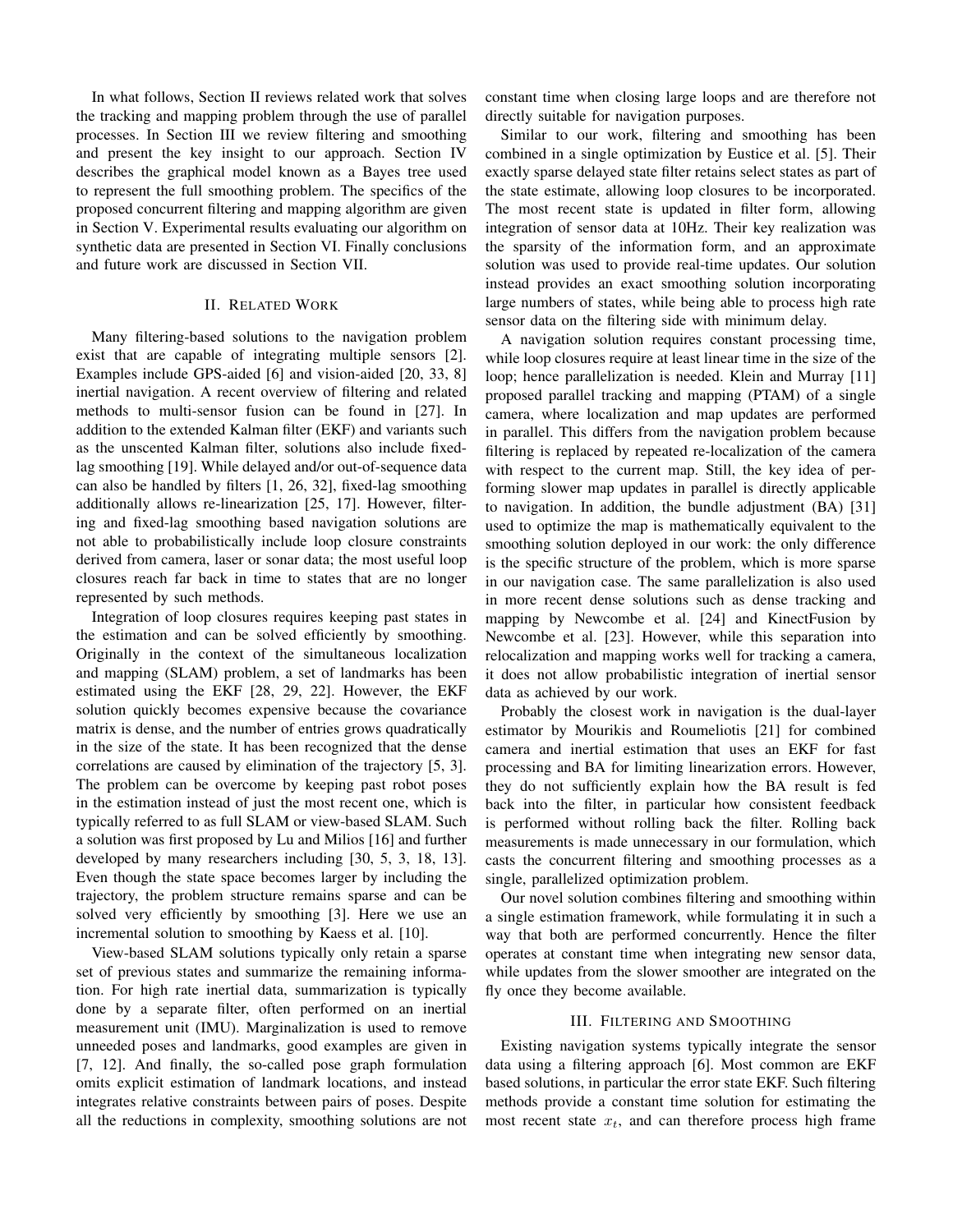rate sensor data, in particular from inertial sensors, with minimal delay. The best estimate  $\hat{X}_t$  is given by the maximum likelihood solution

$$
\hat{X}_t = \underset{X_t}{\text{arg}\max} \, p\left(X_t \mid Z\right). \tag{1}
$$

In addition to the current state estimate  $x_t$ , the set  $X_t$  may include landmarks or select previous states that are required to provide a better estimate of  $x_t$ . New states  $X_t$  are constantly being added, while the previous states are integrated out

$$
p(X'_{t} | Z) = \int_{X_{t}} p(X_{t}, X'_{t} | Z).
$$
 (2)

Better estimates of the current state can be obtained by integrating loop closure constraints that provide relative measurements to earlier states. Such loop closure constraints can be generated, for example, by appearance-based methods operating on key image frames, or from laser scan matching and 3D model alignment approaches.

However, loop closure constraints cannot simply be added into the filtering formulation, which only estimates the most recent pose. Instead, the earlier state referred to by the loop closure must be part of the estimation problem. Instead of integrating out all variables, as in filtering solutions, a typical solution is to retain select variables. Variables to retain can be selected by regular sub-sampling of the states, or by selecting states that correspond to key frames of visual odometry systems. The resulting estimation problem grows over time and cannot be solved efficiently in a filtering framework. Instead, efficient smoothing solutions have been presented that exploit the sparsity of the underlying problem structure. The optimal smoothing solution  $\hat{X}$  over all states is given by the maximum likelihood

$$
\hat{X} = \underset{X}{\text{arg}\max} p(X \mid Z). \tag{3}
$$

Unfortunately, a straightforward smoothing solution is not suitable to high speed navigation. New states  $X_t$  are constantly being added, yielding a growing number of states that need to be estimated

$$
p(X' | Z) = p(X, X'_t | Z).
$$
 (4)

In contrast to filtering over a single state, even incremental smoothing [10] over a growing number of states with occasional inclusion of loop closure constraints generally is not a constant time operation. The navigation system needs to provide the best estimate at any time, incorporating new measurements at sensor frame rate.

# *Key Insight*

The key insight underlying our work is that a smoothing solution can be parallelized, allowing the problem to be split into a high speed navigation component and a higher latency loop closure component. The key idea is to select a suitable separator to allow running of the smoother and filter in parallel. Over the last years, progress has been made in parallelizing estimation algorithms by partitioning the state space in an



Figure 2. (a) An example factor graph is shown with five state variables  $x_i$  connected by inertial factors  $f_i$ . The factor  $c_1$  represents a loop closure. A landmark  $l_1$  with two visual measurements  $v_k$  is also shown. (b) The equivalent chordal Bayes net for the variable ordering:  $l_1$ ,  $x_1$ ,  $x_2$ ,  $x_3$ ,  $x_4$ ,  $x_5$ . (c) The equivalent Bayes tree constructed by identifying cliques.

appropriate manner, e.g. Dellaert et al. [4]. Partitioning algorithms such as nested dissection [15] are well known. The goal of such methods is to find separators that split the problem into multiple parts that can be solved in parallel.

Here we introduce a single separator near the most recent state to separate the low latency filter component from the loop closure calculations in the smoother. We denote the separator by  $X_s$ , and the sparse set of older states by  $X_R$ . In the smoothing formulation of (3), the posterior factors into three components

$$
p(X | Z) = q(X) = q(X_R | X_s) q(X_s) q(X_t | X_s).
$$
 (5)

For brevity we omitted the measurement  $Z$  from the notation by defining  $q(\cdot) := p(\cdot | Z)$ . The factors from left to right represent the smoother, the separator and the filter. Both, the smoother and the filter, can be solved in parallel (because they are independent given the separator), and can then be joined at the separator.

In the next section we discuss how we address the navigation problem using this formulation as a single optimization problem, initially ignoring real-time constraints. In the following section we then provide the concurrent solution for realtime operation, where multiple filter updates are performed during a single iteration of the smoother.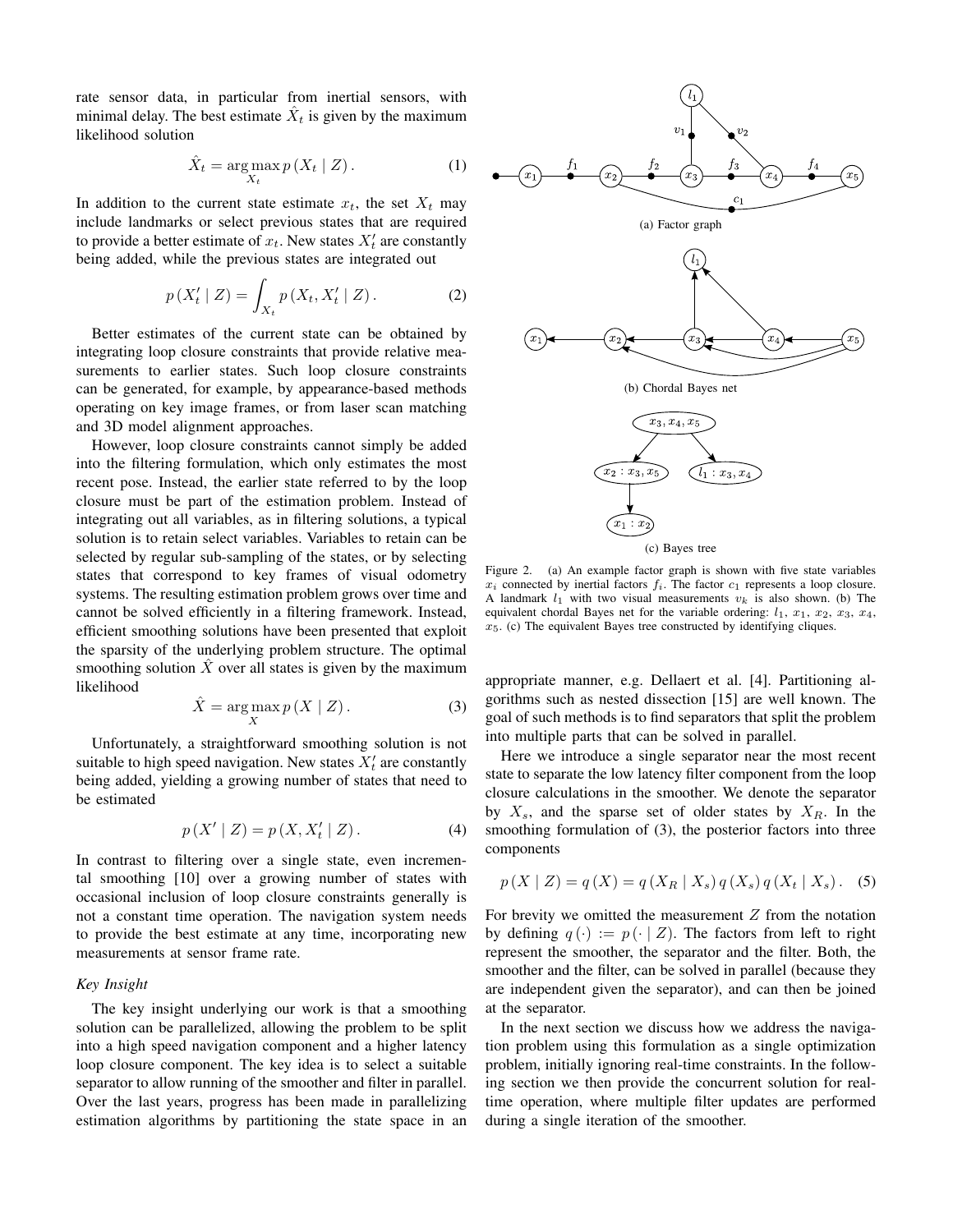#### IV. SMOOTHING SOLUTION

Here we provide a smoothing solution to the navigation problem using the recently introduced Bayes tree [9, 10]. While this approach does not provide a constant time solution, it forms the basis for the incremental and parallel computation described in Section V.

We use a factor graph [14] to represent the smoothing navigation problem as a graphical model; an example is shown in Figure 2a. A factor graph is a bipartite graph  $G = (\mathcal{F}, X, \mathcal{E})$ with two node types: *factor nodes*  $f_i \in \mathcal{F}$  and *variable nodes*  $x_j \in X$ . An edge  $e_{ij} \in \mathcal{E}$  is present if and only if factor  $f_i$  involves variable  $x_j$ . The factor graph G defines the factorization of a function  $f(X)$  as a product of factors  $f_i$ 

$$
f(X) = \prod_{i} f_i(X_i), \qquad (6)
$$

where  $X_i = \{x_j | e_{ij} \in \mathcal{E}\}\$ is the set of variables  $x_j$  adjacent to factor  $f_i$ .

In the navigation context, a sensor measurement is represented as a factor affecting select variables. For example, a GPS measurement affects a single state variable, while an inertial measurement affects two or more states, depending on how bias estimation is implemented. A generative model

$$
z_i = h_i\left(X_i\right) + \nu_i\tag{7}
$$

predicts a measurement  $z_i$  using a function  $h_i(X_i)$  with added measurement noise  $\nu_i$ . The difference between the prediction  $\hat{z}_i = h_i(X_i)$  and the actual measurement  $z_i$  is represented by the factor

$$
f_i(X_i) = d_i [h_i(X_i) - z_i]
$$
 (8)

for some cost function  $d_i$ . If the underlying noise process is Gaussian with covariance  $\Sigma$ , the distance metric is simply the Mahalanobis distance  $d(r) = ||r||_{\Sigma}^2$ , but more general functions such as robust estimators can also be accommodated.

We use variable elimination on the factor graph as a basis for efficient inference [10]. To eliminate a variable  $x_i$  from the factor graph, we first form the joint density  $f_{joint}(x_j, S_j)$ of all adjacent factors, where the separator  $S_j$  consists of all involved variables except for  $x_i$ . Applying the chain rule, we then obtain a new factor  $f_{new}(S_i)$  and a conditional  $p(x_i | S_i)$ . For a given variable ordering, all variables are eliminated from the factor graph, and the remaining conditionals form a chordal Bayes net

$$
p(X) = \prod_{j} p(x_j | S_j).
$$
 (9)

An example is shown in Figure 2b. The elimination order affects the graph structure and therefore also the computational complexity. Good orderings are provided by efficient heuristics such as minimum degree.

The solution is obtained from the Bayes tree, which is created by identifying cliques in the chordal Bayes net. An example is shown in Figure 2c. Cliques are found by traversing the graph in reverse elimination order. A node is added to its parent's clique if they are fully connected, otherwise a new clique is started. The resulting cliques are denoted by  $F_k : S_k$ , where  $F_k$  are the frontal variables, resulting in the factorization

$$
p(X) = \prod_{k} p(F_k | S_k).
$$
 (10)

Inference in the Bayes tree proceeds top-down: The root has no dependencies and can directly be solved; the solution is passed on to its children, which in turn can then be solved.

#### V. CONCURRENT FILTERING AND SMOOTHING



Figure 3. (a) Filter operation marginalizes out unused variables, but select key states are retained for the smoother to allow for loop closings. Key states that are no longer needed by the filter eventually form cliques along a chain between the current separator and the filter. (b) The separator is advanced by a simple change in the variable elimination ordering so that the original separator becomes a part of the smoother.

Here we view the full smoothing problem with the particular factorization of (5), so that smoothing over past states is decoupled from filtering on current states. The posterior  $p(X | Z)$ in (5) is equivalent to a Bayes tree with the separator as root, as shown in Figure 3. Because the separator is chosen to be the root of the Bayes tree, it is always eliminated last, which indicates a point of synchronization. As a consequence, the filter and smoother may run in parallel, with the filter typically performing multiple steps during one smoother iteration. Computations are independent except for at the separator, where they are fused.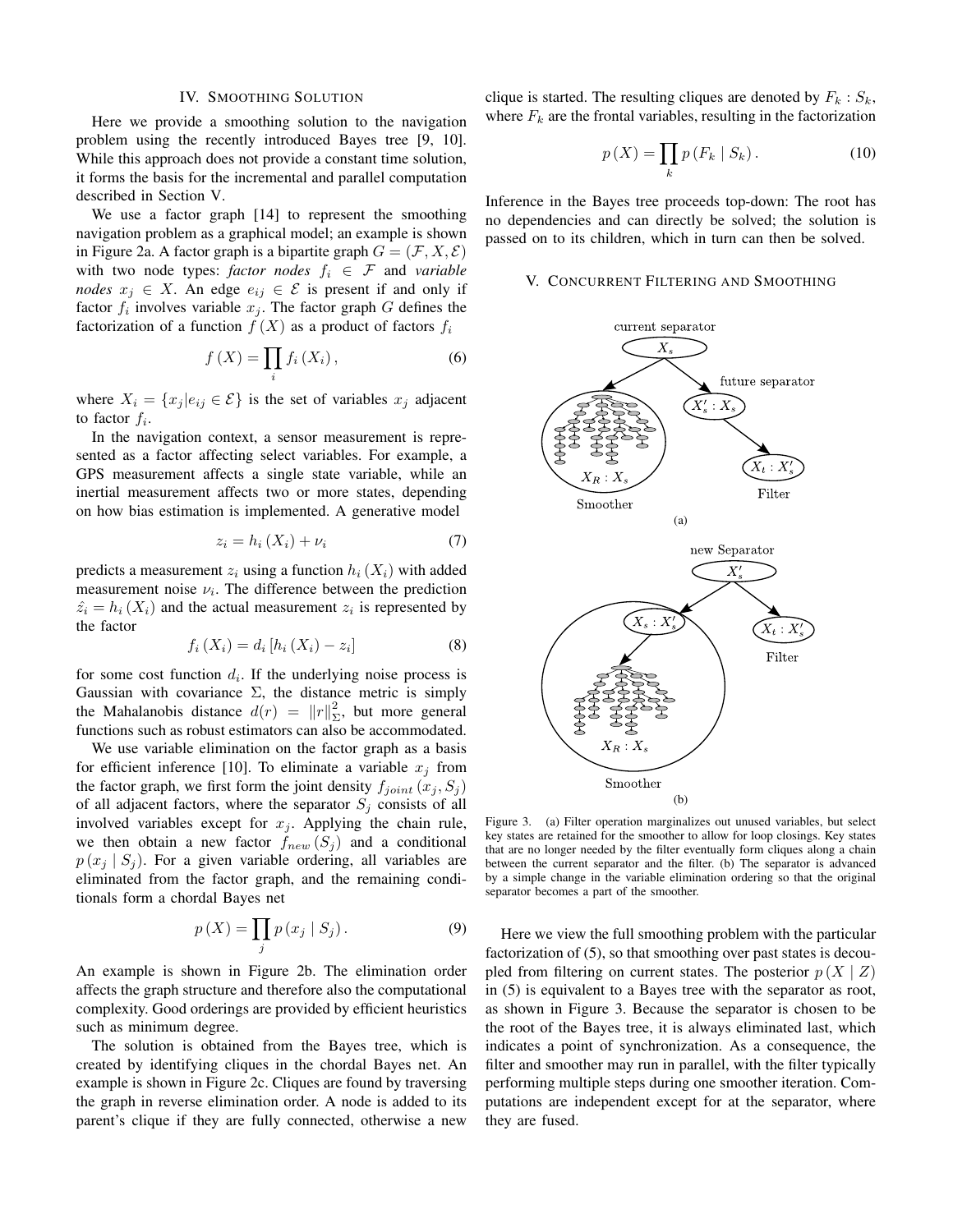# *A. Filter*

The filter has three goals: 1) Integrate new factors as they become available. 2) Keep the complexity constant by removing unused states. 3) Leave some key states behind for integration into the smoother. Here we discuss how these goals are reached.

Integrating a new factor into the existing Bayes tree is fast because the integration is independent of the smoother and only affects the filter and separator cliques. Let us assume the new factor to be added is  $f_n(X_n)$  with  $X_n \subseteq X_t$ ; this is true for sensor measurements but does not include loop closures, which instead are directly integrated into the smoother as described later. By definition, the new factor directly affects the filter clique  $X_t$ . Changing a clique also affects all ancestors, which can easily be seen from the elimination algorithm passing information upwards towards the root, which is eliminated last. Consequently, the separator clique  $X_s$  also has to be recalculated. By the same argumentation, the smoother cliques in  $X_R$  are eliminated independently up to the separator and are therefore unaffected by the new information integrated into the filter.

Integrating a new factor requires temporarily converting the affected cliques back into a factor graph [10]. While converting the factor graph to a Bayes tree requires elimination, the opposite direction is trivial. Each clique  $X : Y$  can directly be written as a factor  $f(X, Y)$ , and the new factor is simply added. The resulting factor graph is converted back to a Bayes tree as usual, and the smoother clique is re-added without change. Solving of the filter state also does not involve the smoother, and is therefore only dependent on the size of the filter.

To keep the filter operating in constant time, it needs to remove intermediate states that are no longer needed. States have to be kept in the filter states  $X_t$  as long as they might be referred to by future factors. Once no new sensor measurements can directly affect a state, we call that state inactive. Removal of inactive states is done during the integration of new states: By choosing a suitable variable ordering the inactive states are eliminated first. Marginalization over inactive states corresponds to simply dropping their conditionals from the chordal Bayes net, before the Bayes tree is created by clique finding.

For integration into the smoother, select key states are retained even after they become inactive in the filter to allow future loop closings. The key states are selected to provide a sparse set of summarized poses that support integration of loop closures in the smoother to (nearly) arbitrary states in the past. One simple strategy is to retain key poses at fixed time intervals, and more advanced approaches additionally take into account the usefulness of a state, for example in terms of visual saliency. The variable ordering is modified so as to insert these states between the filter and separator states, which eventually leads to the formation of additional cliques as shown in Figure 3a. We will see in Section V-C how these cliques eventually end up in the smoother.

#### *B. Smoother*

The main goal of the smoother is to integrate loop closure constraints. One type of loop closure constraint is a relative one between two states, such as arising from laser-scan matching or derived from visual constraints. Another type arises from multiple observations of an unknown landmark over time. We ignore known landmarks here, which can be treated in the same way as GPS measurements: they can directly be integrated into the filter as unary constraints.

Loop closures can only be introduced in the smoother. Introducing loop closures in the filter that connect to older variables in the smoother would circumvent the separator, therefore destroying the conditional independence of filter and smoother. If one of the variables referred to by a loop closure constraint is still part of the filter, that state is marked as a key state, and the loop closure is delayed until that key state has migrated to the smoother. That delay is not problematic for the navigation solution because loop closures are typically calculated in the background and are only available with some delay. Their main goal is to constrain long term drift, while the filter produces very accurate results locally.

While the smoother could simply perform batch optimization, it is cheaper to update the existing solution with the newly added information using the iSAM2 algorithm [10]. The smoother updates the conditional  $p(X_R | X_s)$  and the separator  $p(X_s)$ , while the filter  $p(X_t | X_s)$  is conditionally independent and does not change.

#### *C. Synchronization*

So far we have discussed how the filter and the smoother work independently from each other; we will now focus on the concurrent operation that is needed in practice to provide a navigation solution with only a small constant delay.

Concurrent operation requires synchronization between the independently running filter and smoother. Synchronization happens after each iteration of the smoother. The filter runs multiple iterations by the time a single iteration of the smoother finishes. To achieve constant delay in the filter, the filter can never wait for the smoother. Hence, upon finishing an iteration, the smoother waits for the filter to finish its current update.

At the time of synchronization, the orphaned subtree of the filter is merged back into the updated tree of the smoother. However, the original separator has changed independently in both the smoother and the filter. Our solution is to incorporate from the filter only the change with respect to the original separator—exactly the information the filter would add had it been run in sequence with the smoother instead of in parallel. The synchronization is constant time because only the root is changed. After synchronization, filter and smoother again form a consistent Bayes tree, and the filter can immediately continue with the integration of new information.

The last missing piece is how to move inactive key states from the filter to the smoother; this is done during synchronization by a modification of the variable ordering. After the root nodes are merged, the separator and the cliques consisting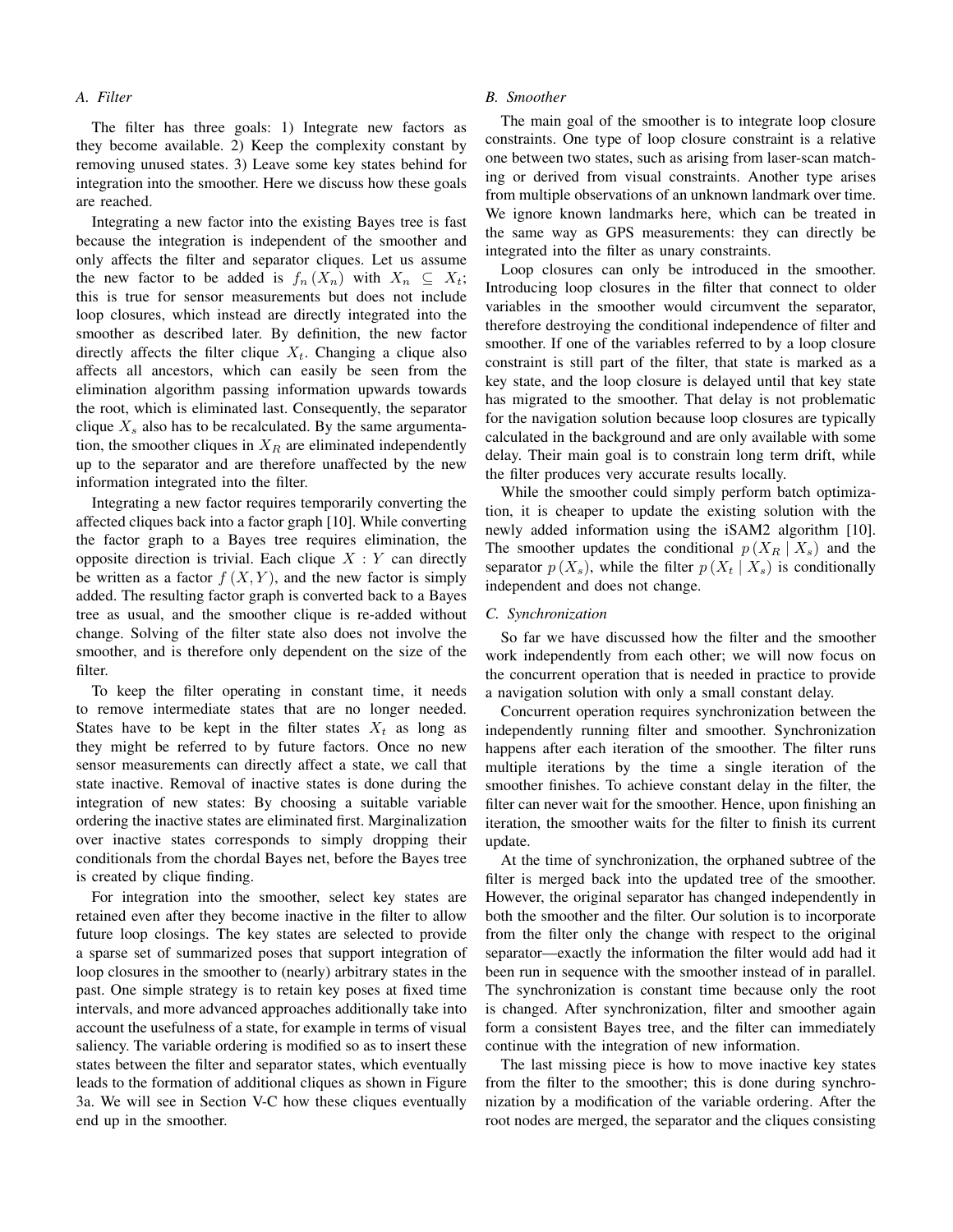

Figure 4. A visualization of the simulated ground truth trajectory of an aerial vehicle. Ground-based landmarks are observed from a downward-facing stereo camera.

of key states are re-eliminated with a variable ordering that changes the separator closer to the filter and therefore transfers the previous separator and potential intermediate states into the smoother. This advancing of the separator is visualized in Figure 3.

# VI. RESULTS

To test the concurrent smoothing and mapping system, sensor measurements from an aerial vehicle simulator were generated. The simulator models vehicle dynamics as well as the effects induced from moving along the Earth's surface, such as non-constant gravity, non-constant craft rate, and Coriolis effects. The simulated aerial vehicle traverses a surveytype trajectory, circling around a section of terrain several times. An illustration of the simulated trajectory is shown in Figure 4. The simulation system produces ground truth IMU measurements at 100Hz and low-frequency visual odometry from ground landmarks at 0.5 Hz. Additionally, a sparse set of loop closures were identified within the visual data. A total of 22 such constraints were generated at five different locations corresponding to trajectory crossings.

All measurements were corrupted with white noise before being given to the estimation system, IMU terms additionally with a constant bias. Bias terms were drawn from a zero-mean Gaussian distribution with a standard deviation of  $\sigma = 10$  mg for the accelerometers and  $\sigma = 10$  deg/hr for the gyroscopes. The noise terms were drawn from a zero-mean Gaussian dis-The noise terms were drawn from a zero-mean Gaussian dis-<br>tribution with  $\sigma = 100 \mu g/\sqrt{Hz}$  and  $\sigma = 0.001 \deg/\sqrt{hr}$  for the accelerometers and gyroscopes. Zero-mean Gaussian noise with  $\sigma = 0.5$  pixels was added to all visual measurements.

Using these simulated sensors, an inertial strapdown system has been implemented inside of the filter. This strapdown system integrates the IMU measurements to create estimates of velocity, position, and orientation. While the IMU integration is very accurate over short time periods, measurement errors

can quickly accumulate, resulting is significant estimation drift over time. To counter this drift, additional sensor are used to aid the inertial strapdown at lower frequencies. Global measurements, such as GPS or magnetometer readings, are typical aiding sources, though the use of vision as an aiding source has become common. For this simulated example, the low-frequency visual odometry measurements serve the purpose of strapdown aiding. Though this significantly limits the state estimate drift, visual odometry measurements themselves provide only relative pose information. Consequently, significant state estimation errors can accumulate over long time horizons.

The filtering estimates can be improved by incorporating the longer-term loop closure constraints into the smoother. For the concurrent filtering and smoothing example, the filter has been designed to send the summarized states associated with the visual odometry frames to the smoother. When a loop closure constraint is identified, it is sent to the smoother. Once the smoother has recalculated the trajectory using this new constraint, the filter and smoother are synchronized, as described in Section V-C. While the smoother is recalculating, the filter continues to process the IMU measurements and produce updated state estimates in real-time.

Figures 5-7 show a comparison of the estimation errors produced from the filter only, the concurrent filtering and smoothing system, and a full batch optimization. The filtering only solution uses the inertial strapdown with the visual odometry aiding; no loop closures are incorporated. This represents a typical navigation filtering solution. The concurrent filtering and smoothing results use the inertial strapdown with the visual odometry aiding on the filtering side, while loop closure constraints are provided to the smoother. Unlike the filtering solution, long-term loop closures at arbitrary positions along the trajectory can be incorporated without affecting the time of the filter. Finally, a series of full batch optimizations have been performed. Each state estimate within the batch trajectory results from a full, nonlinear optimization of all measurements up to the current time. This trajectory captures the best possible state estimate at each time instant using only measurements available up to that time.

The concurrent filtering and smoothing system is able to correct the estimated trajectory using loop closure constraints, approaching the performance of full batch optimization. However, unlike batch approaches or even recent incremental smoothing techniques, the update frequency of the filtering portion of the concurrent system is unaffected by the incorporation of these large loop closures. Real-time performance is achieved on the filtering side, with state updates from the sensor measurements and synchronization updates from the smoother requiring less than 1ms on average, well below the 10ms between sequential IMU readings. Timing was performed on a single core of an Intel i7-2600 processor with a 3.40GHz clock rate and 16GB of RAM memory. Figure 8 displays histograms of the actual calculation times for the constant-time filter updates and the filter-smoother synchronization times for the simulated example.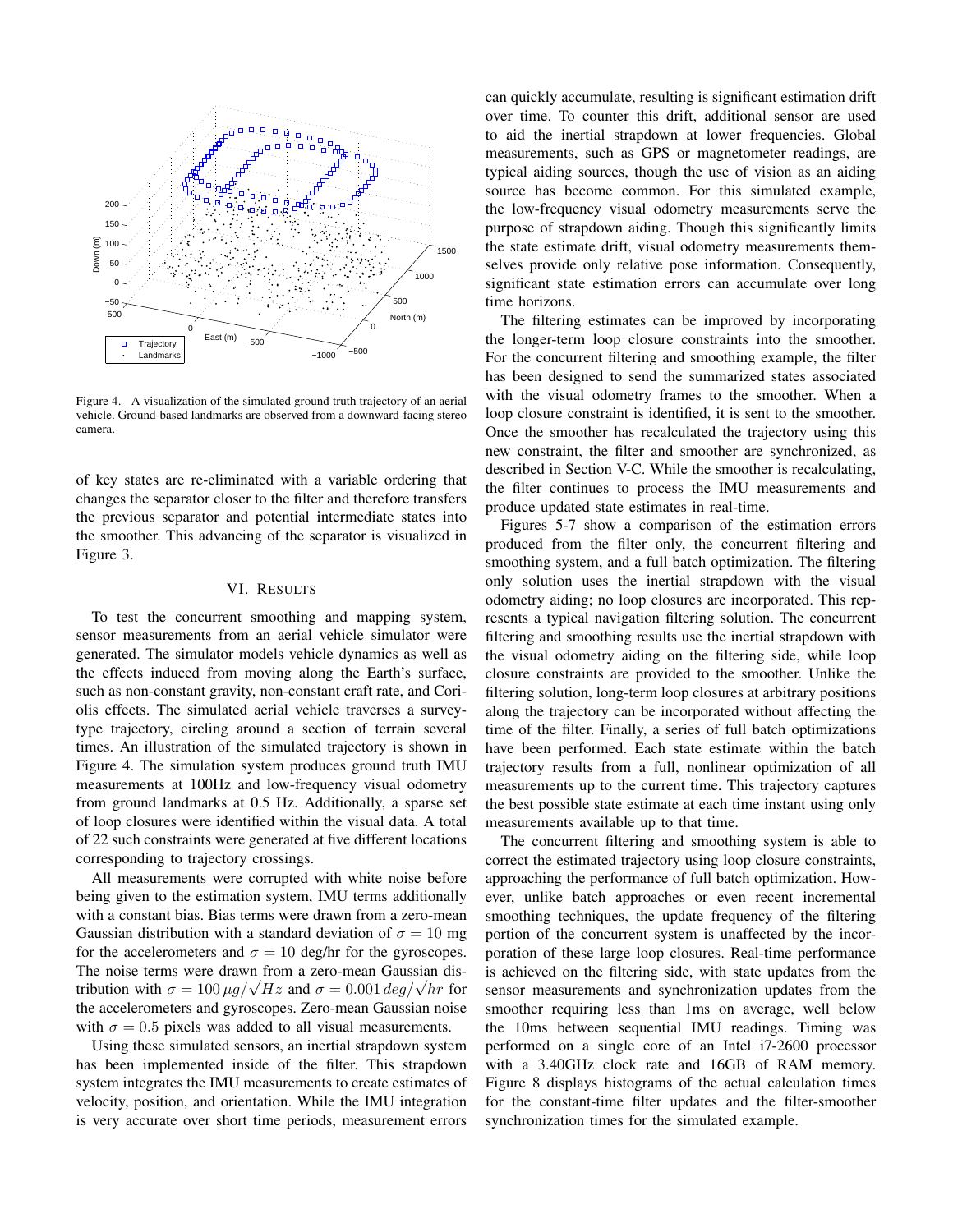

Figure 5. Position estimation errors produced by a filter only, the concurrent filtering and smoother, and a full batch optimization.



Figure 6. Velocity estimation errors produced by a filter, the concurrent filter and smoother, and a full batch optimization.



Figure 7. Rotation estimation errors produced by a filter, the concurrent filter and smoother, and a full batch optimization.



Figure 8. Histograms of the filter update delay and the filter-smoother synchronization delay for the simulated example. All times are well below the 10ms between sequential IMU updates.

# VII. CONCLUSION

We presented a novel navigation algorithm that combines constant time filtering with the loop closing capabilities of full trajectory smoothing. Using the Bayes tree and choosing a suitable separator allows us to parallelize these complimentary algorithms. Smoothing is performed in an efficient incremental fashion using iSAM2. After each iteration, synchronization with the filter takes place, allowing information from loop closures to be rapidly incorporated into the real-time filtering solution. The validity of the proposed approach was demonstrated in a simulated environment that includes IMU, visual odometry and camera-based loop closure constraints, and compared to both a filter and a full batch optimization.

While the computational complexity of the filter is constant in time, the smoother grows unboundedly, which can be addressed in a number of ways. One solution is to drop old states, which is similar to fixed-lag smoothing methods, but allows for optimization and loop closures over much larger time windows because of the parallelization. Another approach that has been proposed in the SLAM community is to sparsify the trajectory over time.

While not addressed here, multi-rate and out-of-sequence measurements can be handled similar to fixed-lag smoothing approaches in the literature [32], by keeping multiple recent states in the filter instead of just the most recent one.

Marginalization combines linearized factors in the filter, making it difficult to perform relinearization in the smoother. Solutions exist in the presence of only pairwise constraints, such as the lifting of factors described in [12]. We expect that similar methods can be developed for more complicated factors such as IMU with bias estimates. Ongoing research is investigating the integration of the concurrent smoothing and filtering algorithm with a generic plug-and-play navigation architecture that incorporates IMU measurements in real-time.